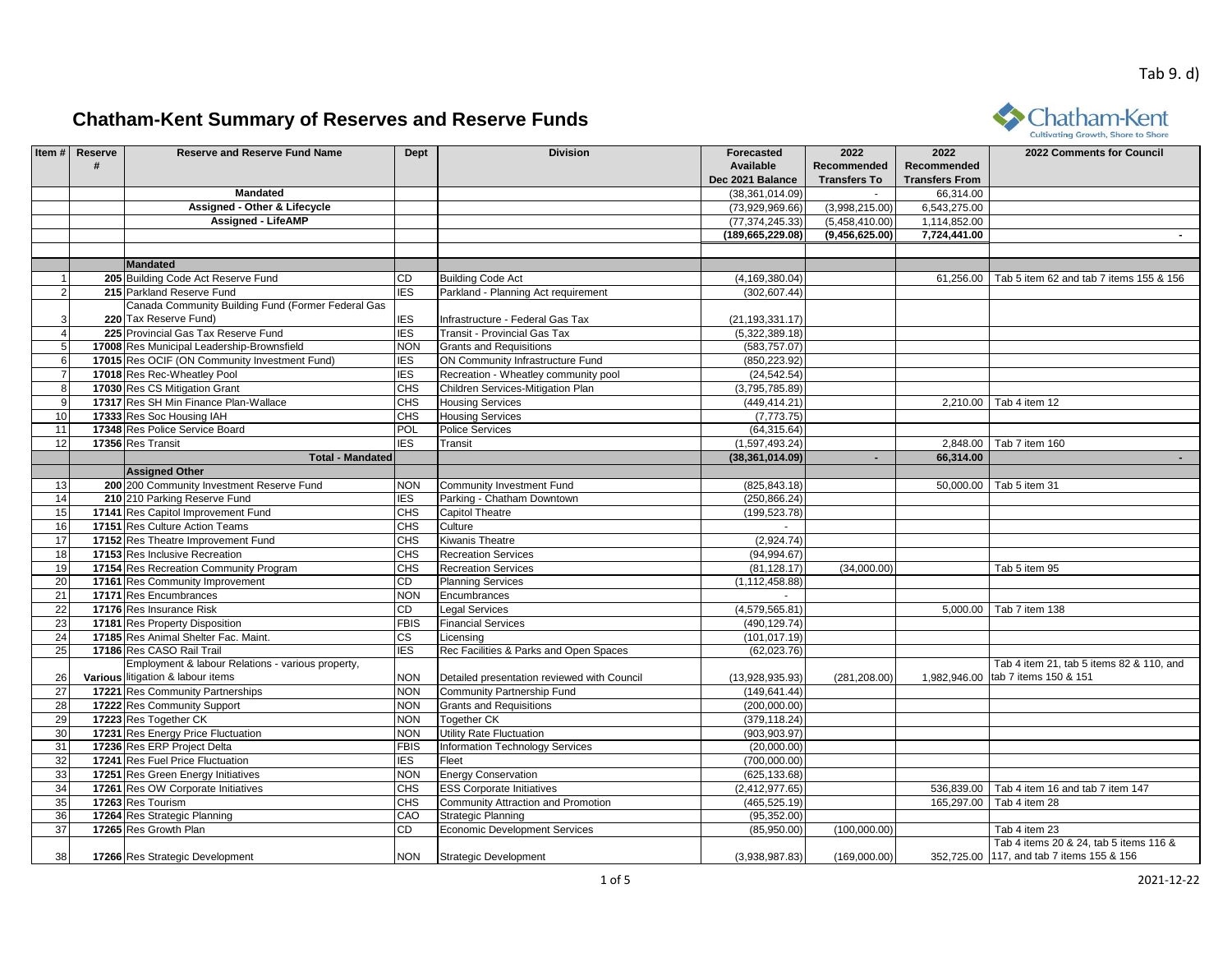

|                 |                |                                              |                        |                                                    |                    |                     |                       | cultivating arow the shore to shore                |
|-----------------|----------------|----------------------------------------------|------------------------|----------------------------------------------------|--------------------|---------------------|-----------------------|----------------------------------------------------|
|                 | Item # Reserve | <b>Reserve and Reserve Fund Name</b>         | Dept                   | <b>Division</b>                                    | Forecasted         | 2022                | 2022                  | 2022 Comments for Council                          |
|                 | #              |                                              |                        |                                                    | Available          | Recommended         | Recommended           |                                                    |
|                 |                |                                              |                        |                                                    | Dec 2021 Balance   | <b>Transfers To</b> | <b>Transfers From</b> |                                                    |
|                 |                | <b>Mandated</b>                              |                        |                                                    | (38, 361, 014.09)  |                     | 66,314.00             |                                                    |
|                 |                | Assigned - Other & Lifecycle                 |                        |                                                    | (73,929,969.66)    | (3,998,215.00)      | 6,543,275.00          |                                                    |
|                 |                | <b>Assigned - LifeAMP</b>                    |                        |                                                    | (77, 374, 245.33)  | (5,458,410.00)      | 1,114,852.00          |                                                    |
|                 |                |                                              |                        |                                                    | (189, 665, 229.08) | (9,456,625.00)      | 7,724,441.00          |                                                    |
|                 |                |                                              |                        |                                                    |                    |                     |                       |                                                    |
| 39              |                | 17267 Res Operating Budget Contingency       | <b>NON</b>             | <b>Financial Expenses</b>                          | (500,000.00)       |                     |                       |                                                    |
| 40              |                | 17269 Res Assessment Growth                  | <b>NON</b>             | <b>General Revenues</b>                            |                    | (776, 141.00)       |                       | Tab 5 item 89                                      |
|                 |                |                                              |                        |                                                    |                    |                     |                       |                                                    |
| 41              |                | 17276 Res Workers Compensation Municipal     | <b>NON</b>             | Workers Safety Insurance Board (WSIB) Risk Reserve | (418, 656.60)      |                     |                       | 121,930.00   Tab 7 item 137                        |
| 42              |                | 17277 Res Roadside Assessment                | <b>IES</b>             | Roadside Assessment                                | (1, 137, 222.23)   |                     |                       |                                                    |
| 43              |                | 17281 Res Ambulance General                  | CD                     | Ambulance - CK general                             | (659, 407.87)      |                     |                       |                                                    |
| 44              |                | 17286 Res Ambulance Operations CK/Prov       | $\overline{\text{CD}}$ | Ambulance - CK and Provincial share of operations  | (0.22)             |                     |                       |                                                    |
| 45              |                | 17291 Res Municipal CHS                      | CHS                    | Public Health                                      | (551,069.76)       |                     |                       |                                                    |
| 46              |                | 17292 Res Children's Services                | <b>CHS</b>             | <b>Children Services</b>                           | $\sim$             |                     |                       |                                                    |
| 47              |                | 17296 Res OW Future Economic Downturn        | CHS                    | ESS                                                | (3,960,664.50)     |                     |                       | 1,788,096.00   Tab 5 item 40                       |
| 48              |                | 17303 Res Senior Services WSIB               | <b>CHS</b>             | <b>Senior Services</b>                             | (740, 102.42)      |                     |                       |                                                    |
| 49              |                | 17306 Res Senior Services Operational        | CHS                    | <b>Senior Services</b>                             | (1,554,697.72)     |                     |                       | 335,471.00 Tab 4 item 27 and tab 7 items 148 & 149 |
| 50              |                | 17311 Res Seniors Centre Contingency         | <b>NON</b>             | <b>Grants and Requisitions</b>                     | (79,069.39)        |                     |                       |                                                    |
|                 |                |                                              |                        |                                                    |                    |                     |                       | Tab 4 items 9, 10, & 11, tab 5 items 49, 50        |
| 51              |                | 17315 CK Affordable Housing Reserve          | <b>CHS</b>             | <b>Housing Services</b>                            | (312, 032.23)      | (523, 489.00)       | 78,866.00 & 92        |                                                    |
| 52              |                | 17316 Res Housing Services Operations        | <b>CHS</b>             | <b>Housing Services</b>                            | (3,366,442.10)     |                     |                       | 9,356.00 Tab 5 item 113                            |
| 53              |                | 17319 Res Columbaria                         | <b>IES</b>             | <b>Cemetery Operations</b>                         | (308, 773.91)      | (39, 416.00)        |                       | Tab 5 item 79                                      |
| 54              |                | 17332 Res Emerald Ash Borer                  | <b>IES</b>             | Parks, Cemetery, Horticulture - Emerald Ash Borer  | (12,037.17)        |                     |                       |                                                    |
| 55              |                | 17341 Res Haul Route Road Maintenance        | <b>IES</b>             | Drainage, Asset, Waste Management                  | (40, 196.00)       |                     |                       |                                                    |
| 56              |                | 17346 Res PW Winter Control                  | <b>IES</b>             | Public Works                                       | (1,931,762.58)     |                     |                       |                                                    |
| 57              |                | 17351 Res Recycling WDO                      | <b>IES</b>             | Drainage, Asset, Waste Management                  | (1,767,648.42)     |                     | 170.000.00            | Tab 7 items 144 & 157                              |
| 58              |                | 17353 Res Tree Donations                     | <b>IES</b>             | Rec Facilities & Parks and Open Spaces             | (841.27)           |                     |                       |                                                    |
| 59              |                | 17361 Res Police Mandatory Issues            | POL                    | <b>Police Services</b>                             | (104, 181.72)      |                     |                       |                                                    |
| 60              |                | 17366 Res Police Business Plan               | POL                    | <b>Police Services</b>                             | (192, 916.09)      |                     |                       | 260,869.00   Tab 6 item 136                        |
| 61              |                | 17371 Res Police Communication Centre        | <b>POL</b>             | <b>Police Services</b>                             | (285, 895.63)      |                     |                       |                                                    |
| 62              |                | 17372 Res Police Health Benefits             | <b>POL</b>             | <b>Police Services</b>                             | (160,000.00)       |                     |                       |                                                    |
| 63              |                | 17373 Res Police Issues                      | POL                    | <b>Police Services</b>                             | (294, 361.00)      |                     |                       |                                                    |
| 64              |                | 17376 Res Police IT Lifecycle                | <b>POL</b>             | <b>Police Services</b>                             | (692, 660.85)      |                     |                       |                                                    |
| 65              |                | 17378 Res Police QM Lifecycle                | POL                    | <b>Police Services</b>                             | (164, 764.52)      |                     |                       |                                                    |
| 66              |                | 17381 Res Police Litigation                  | POL                    | <b>Police Services</b>                             | (1,060,511.95)     |                     |                       |                                                    |
| 67              |                | 17385 Res Pol 911 Evolution Network          | <b>POL</b>             | <b>Police Services</b>                             | (412.96)           |                     |                       |                                                    |
| 68              |                | 17387 Res LED Lighting                       | <b>IES</b>             | LED Lighting                                       | (447, 448.92)      |                     |                       |                                                    |
| 69              |                | 17389 Res Facility Replacement               | <b>IES</b>             | Rec Facilities & Parks and Open Spaces             | (1, 177, 600.00)   | (169,000.00)        |                       | Tab 4 item 25                                      |
| 70              |                | 17390 Res Multipurpose Sport Complex         | IES                    | Rec Facilities & Parks and Open Spaces             |                    |                     |                       |                                                    |
| 71              |                | 17395 Res DMAF                               | <b>IES</b>             | Engineering                                        | (14,718,059.83)    |                     |                       |                                                    |
| 72              |                | 17626 Res Clearville Park                    | <b>IES</b>             | Rec Facilities & Parks and Open Spaces             | (340, 517.54)      | (5,961.00)          |                       | Tab 5 item 93                                      |
|                 |                | <b>Total - Assigned Other</b>                |                        |                                                    | (68, 685, 957.49)  | (2,098,215.00)      | 5,857,395.00          |                                                    |
|                 |                | <b>Assigned - Lifecycle</b>                  |                        |                                                    |                    |                     |                       |                                                    |
| 73              |                | 17612 Res Lifecycle Arena (New Build)        | <b>IES</b>             | Rec Facilities & Parks and Open Spaces             | (970,000.00)       |                     |                       |                                                    |
| 74              |                | 17644 Res Lifecycle Fit Parks                | <b>IES</b>             | Rec Facilities & Parks and Open Spaces             | (148,066.00)       |                     |                       |                                                    |
| 75              |                | 17656 Res Lifecycle Reforestation            | <b>IES</b>             | Rec Facilities & Parks and Open Spaces             | (531, 910.39)      |                     |                       |                                                    |
| 76              |                | 17676 Res Lifecycle Election                 | СS                     | Municipal Governance                               |                    |                     |                       |                                                    |
| $\overline{77}$ |                | 17677 Res Mayor End of Service               | <b>NON</b>             | Mayor End of Service                               | (10,000.00)        |                     |                       |                                                    |
| 78              |                | 17678 Res Lifecycle Customer Services Survey | CAO                    | Partnership Development and PMO                    | (30,000.00)        |                     |                       |                                                    |
|                 |                |                                              |                        |                                                    |                    |                     |                       |                                                    |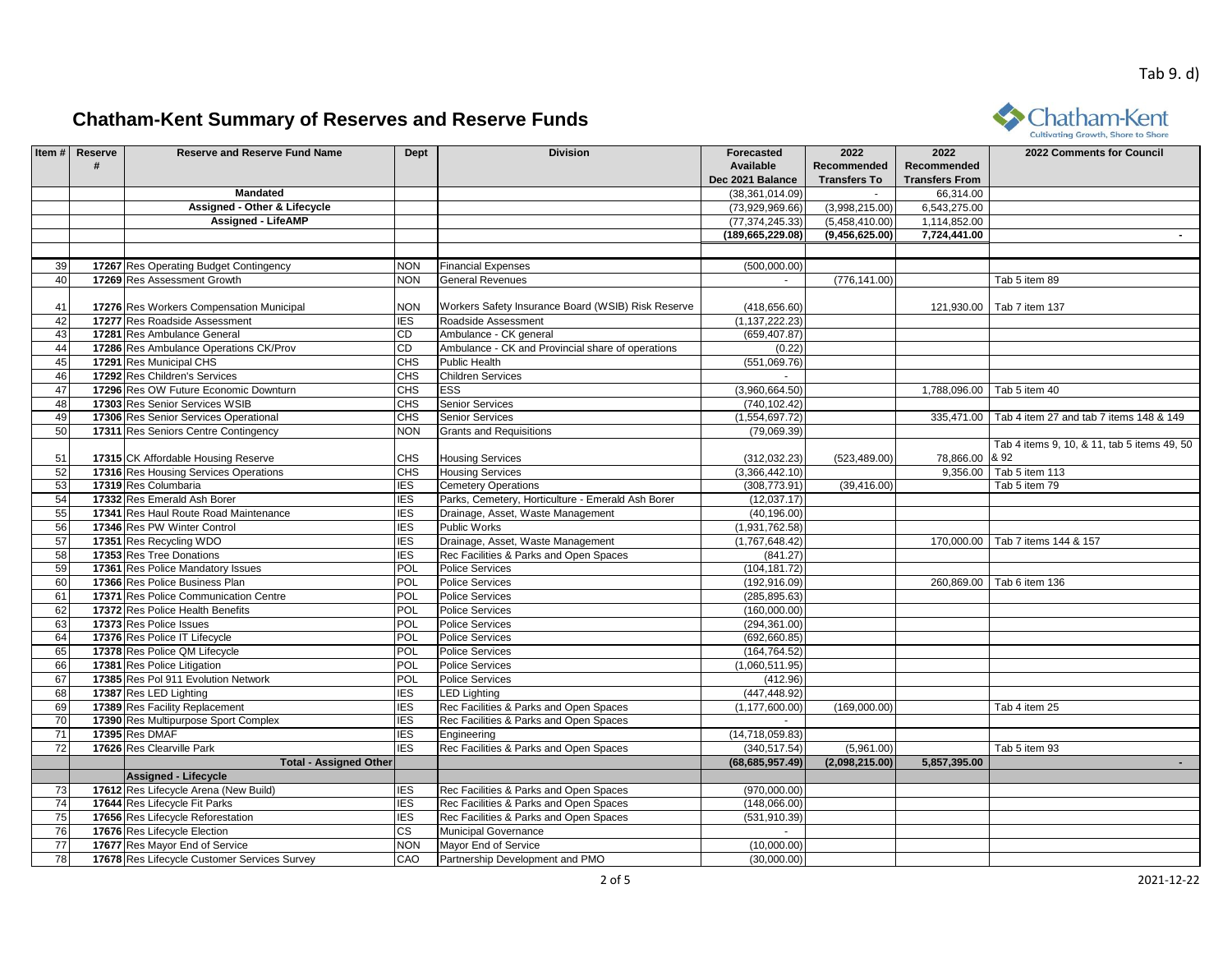

|     |                |                                                 |             |                                        |                    |                     |                       | Cultivating Growth, Shore to Shore |
|-----|----------------|-------------------------------------------------|-------------|----------------------------------------|--------------------|---------------------|-----------------------|------------------------------------|
|     | Item # Reserve | <b>Reserve and Reserve Fund Name</b>            | Dept        | <b>Division</b>                        | Forecasted         | 2022                | 2022                  | 2022 Comments for Council          |
|     | #              |                                                 |             |                                        | Available          | Recommended         | Recommended           |                                    |
|     |                |                                                 |             |                                        | Dec 2021 Balance   | <b>Transfers To</b> | <b>Transfers From</b> |                                    |
|     |                | Mandated                                        |             |                                        | (38, 361, 014.09)  |                     | 66,314.00             |                                    |
|     |                | Assigned - Other & Lifecycle                    |             |                                        | (73,929,969.66)    | (3,998,215.00)      | 6,543,275.00          |                                    |
|     |                | <b>Assigned - LifeAMP</b>                       |             |                                        | (77, 374, 245.33)  | (5,458,410.00)      | 1,114,852.00          |                                    |
|     |                |                                                 |             |                                        | (189, 665, 229.08) | (9,456,625.00)      | 7,724,441.00          |                                    |
|     |                |                                                 |             |                                        |                    |                     |                       |                                    |
| 79  |                | 17679 Res Corporate Web Lifecycle               | CAO         | Partnership Development and PMO        | (66, 668.00)       |                     |                       |                                    |
| 80  |                | 17721 Res ITT Strategic Plan                    | <b>FBIS</b> | <b>Information Technology Services</b> | (210, 689.40)      |                     |                       |                                    |
| 81  |                | 17726 Res ITT Telecommunications                | <b>FBIS</b> | <b>Information Technology Services</b> | (846, 545.65)      |                     |                       | 585,880.00   Tab 5 item 101        |
| 82  |                | 17731 Res ITT Web                               | <b>FBIS</b> | <b>Information Technology Services</b> | (104, 253.72)      |                     | 100.000.00            | Tab 7 item 142                     |
| 83  |                | 17739 Res Lifecycle AM/FM Engineering           | IES         | Engineering                            | (83,062.54)        |                     |                       |                                    |
| 84  |                | 17771 Res Lifecycle Capital Budget              | <b>NON</b>  | Capital                                | (1,745,013.82)     | (1,900,000.00)      |                       | Tab 3 item 7                       |
| 85  |                | 17781 Res Gravel Pit                            | IES         | <b>Public Works</b>                    | (0.51)             |                     |                       |                                    |
| 86  |                | 17784 Res Lifecycle Wind Farms                  | <b>IES</b>  | <b>Public Works</b>                    | (397,003.22)       |                     |                       |                                    |
| 87  |                | 17811 Res ITT PUC Lifecycle Workstation         | <b>FBIS</b> | <b>Information Technology Services</b> | (100, 798.92)      |                     |                       |                                    |
|     |                | <b>Total - Assigned Lifecycle</b>               |             |                                        | (5,244,012.17)     | (1,900,000.00)      | 685,880.00            |                                    |
|     |                | <b>Total Assigned Other and Lifecycle</b>       |             |                                        | (73,929,969.66)    | (3,998,215.00)      | 6,543,275.00          | $\sim$ 10 $\pm$                    |
|     |                | <b>Assigned - LifeAMP</b>                       |             |                                        |                    |                     |                       |                                    |
|     |                | <b>Bridges &amp; Culverts</b>                   |             |                                        |                    |                     |                       |                                    |
| 88  |                | 17761 Res LifeAMP Bridges                       | IES         | Engineering                            | (11,641,622.59)    |                     |                       |                                    |
| 89  |                | 17763 Res LifeAMP Culverts                      | <b>IES</b>  | Engineering                            | (4, 109, 359.10)   |                     |                       |                                    |
|     |                | <b>Total Bridges &amp; Culverts</b>             |             |                                        | (15,750,981.69)    | $\sim$              | $\sim$                | $\sim$ $-$                         |
|     |                | <b>Facilities</b>                               |             |                                        |                    |                     |                       |                                    |
| 90  |                | 17601 Res Convention Centre                     | <b>IES</b>  | Municipal buildings                    | (202, 166.90)      |                     |                       |                                    |
| 91  |                | 17603 Res Lifecycle Ambulance Stations          | IES         | <b>Land Ambulance</b>                  | (429, 405.09)      |                     |                       |                                    |
| 92  |                | 17606 Res LifeAMP Community Halls               | <b>IES</b>  | Rec Facilities & Parks and Open Spaces | (270, 305.12)      |                     |                       |                                    |
| 93  |                | 17611 Res LifeAMP Arenas                        | <b>IES</b>  | Rec Facilities & Parks and Open Spaces | (1, 106, 586.98)   |                     |                       |                                    |
| 94  |                | 17616 Res LifeAMP Cemetery                      | <b>IES</b>  | <b>Cemetery Operations</b>             | (558, 714.66)      |                     |                       |                                    |
| 95  |                | 17671 Res LifeAMP Wish Centre                   | IES         | Municipal buildings                    | (1,066,148.77)     |                     |                       |                                    |
| 96  |                | 17746 Res LifeAMP Senior Services Capital Homes | CHS         | Senior Services                        | (1,233,711.82)     |                     |                       |                                    |
| 97  |                | 17766 Res LifeAMP Buildings                     | IES         | <b>Asset Management</b>                | (7,386,441.23)     |                     |                       |                                    |
| 98  |                | 17931 Res LifeAMP Arenas (Replacement)          | <b>IES</b>  | Rec Facilities & Parks and Open Spaces | (537, 018.00)      |                     |                       |                                    |
| 99  |                | 17935 Res LifeAMP Halls - Rec Fac               | IES         | Rec Facilities & Parks and Open Spaces | (121, 412.00)      |                     |                       |                                    |
| 100 |                | 17936 Res LifeAMP Parks - Rec Fac               | <b>IES</b>  | Rec Facilities & Parks and Open Spaces | (956, 448.13)      |                     |                       |                                    |
| 101 |                | 17937 Res LifeAMP Pools Building Replacement    | <b>IES</b>  | Rec Facilities & Parks and Open Spaces | (90,000.00)        |                     |                       |                                    |
| 102 |                | 17948 Res LifeAMP Transit Assets                | <b>IES</b>  | Transit                                | (61,000.00)        |                     |                       |                                    |
|     |                | <b>Total Facilities</b>                         |             |                                        | (14,019,358.70)    | $\sim$              | $\sim$                |                                    |
|     |                | <b>Land Improvements</b>                        |             |                                        |                    |                     |                       |                                    |
| 103 |                | 17631 Res LifeAMP Indoor Pools                  | ES          | Rec Facilities & Parks and Open Spaces | (123, 567.99)      |                     |                       |                                    |
| 104 |                | 17636 Res LifeAMP Outdoor Pools                 | IES         | Rec Facilities & Parks and Open Spaces | (400, 271.11)      |                     |                       |                                    |
| 105 |                | 17641 Res LifeAMP Parks                         | IES         | Rec Facilities & Parks and Open Spaces | (686, 836.00)      |                     |                       |                                    |
| 106 |                | 17666 Res LifeAMP Trails                        | <b>IES</b>  | Rec Facilities & Parks and Open Spaces | (132, 930.72)      |                     |                       |                                    |
| 107 |                | 17758 Res LifeAMP Parking Lots                  | <b>IES</b>  | Engineering                            | (98, 252.76)       |                     |                       |                                    |
| 108 |                | 17930 Res LifeAMP Airport                       | <b>IES</b>  | <b>Public Works</b>                    | (493, 640.21)      |                     |                       |                                    |
| 109 |                | 17940 Res LifeAMP Sport Fields                  | <b>IES</b>  | Rec Facilities & Parks and Open Spaces | (375,000.00)       |                     |                       |                                    |
| 110 |                | 17951 Res LifeAMP Mitchell Bay Marine           | <b>IES</b>  | Mitchell's Bay Marine Park             | (300,000.00)       |                     |                       |                                    |
|     |                | <b>Total Land Improvements</b>                  |             |                                        | (2,610,498.79)     | $\sim$              | $\sim$                |                                    |
|     |                | <b>Machinery &amp; Equipment</b>                |             |                                        |                    |                     |                       |                                    |
| 111 |                | 17604 Res Lifecycle Ambulance Equipment         | IES         | Land Ambulance                         | (942, 829.43)      |                     |                       |                                    |
| 112 |                | 17646 Res LifeAMP Playground Equipment          | <b>IES</b>  | Rec Facilities & Parks and Open Spaces | (358, 044.48)      |                     |                       |                                    |
|     |                |                                                 |             |                                        |                    |                     |                       |                                    |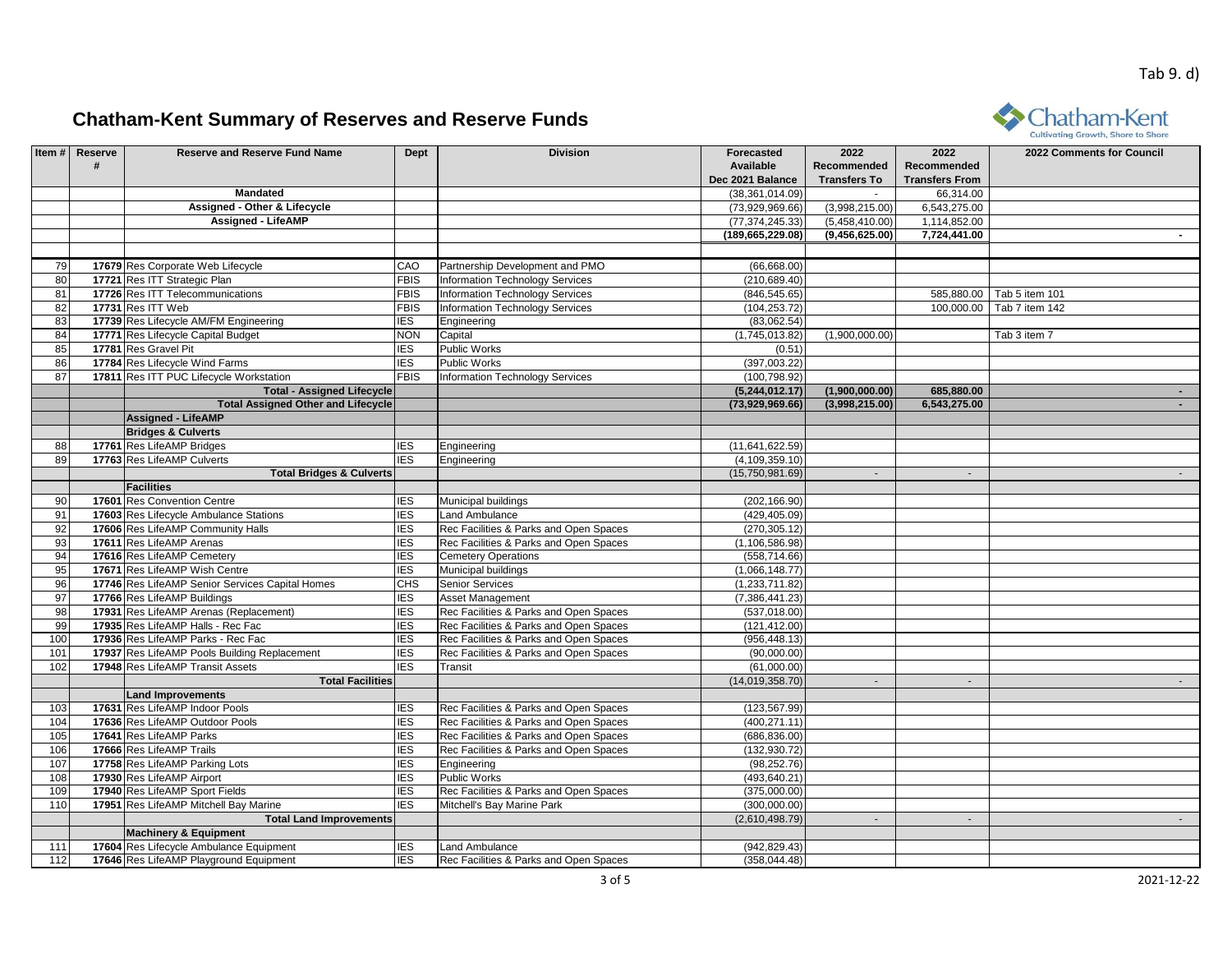

|            |                |                                                                 |                   |                                        |                                 |                     |                       | Cultivating Growth, Shore to Shore        |
|------------|----------------|-----------------------------------------------------------------|-------------------|----------------------------------------|---------------------------------|---------------------|-----------------------|-------------------------------------------|
|            | Item # Reserve | <b>Reserve and Reserve Fund Name</b>                            | <b>Dept</b>       | <b>Division</b>                        | Forecasted                      | 2022                | 2022                  | 2022 Comments for Council                 |
|            |                |                                                                 |                   |                                        | Available                       | Recommended         | Recommended           |                                           |
|            |                |                                                                 |                   |                                        | Dec 2021 Balance                | <b>Transfers To</b> | <b>Transfers From</b> |                                           |
|            |                | Mandated                                                        |                   |                                        | (38, 361, 014.09)               |                     | 66,314.00             |                                           |
|            |                | Assigned - Other & Lifecycle                                    |                   |                                        | (73,929,969.66)                 | (3,998,215.00)      | 6,543,275.00          |                                           |
|            |                | <b>Assigned - LifeAMP</b>                                       |                   |                                        | (77, 374, 245.33)               | (5,458,410.00)      | 1,114,852.00          |                                           |
|            |                |                                                                 |                   |                                        | (189, 665, 229.08)              | (9,456,625.00)      | 7,724,441.00          |                                           |
|            |                |                                                                 |                   |                                        |                                 |                     |                       |                                           |
| 113        |                | 17661 Res LifeAMP Splashpads                                    | <b>IES</b>        | Rec Facilities & Parks and Open Spaces | (281, 974.62)                   |                     |                       |                                           |
| 114        |                | 17681 Res LifeAMP ITT Applications                              | <b>FBIS</b>       | <b>Information Technology Services</b> | (240, 629.91)                   |                     |                       | 367,836.00 Tab 5 item 103                 |
| 115        |                | 17686 Res ITT LifeAMP Computer Network                          | <b>FBIS</b>       | <b>Information Technology Services</b> | (4,932,781.76)                  |                     | 532,197.00            | Tab 5 item 74                             |
| 116        |                | 17691 Res ITT LifeAMP Computer Software                         | <b>FBIS</b>       | <b>Information Technology Services</b> | (5, 127, 554.70)                |                     | 213,619.00            | Tab 7 item 153                            |
|            |                |                                                                 |                   |                                        |                                 |                     |                       | Tab 5 items 65, 66, 76, 96, 97, 104, 105, |
|            |                |                                                                 |                   |                                        |                                 |                     |                       | 118, & 119, tab 7 item 140 and tab 8 item |
| 117        |                | 17696 Res ITT CK LifeAMP Workstation                            | <b>FBIS</b>       | <b>Information Technology Services</b> | (1, 183, 870.52)                | (4, 192.00)         |                       | 161                                       |
| 118        |                | 17701 Res ITT LifeAMP Copy/Print Equipment                      | <b>FBIS</b>       | <b>Information Technology Services</b> | (653, 945.89)                   |                     |                       |                                           |
| 119        |                | 17706 Res LifeAMP ITT Corporate Technology Business             | <b>FBIS</b>       | <b>Information Technology Services</b> | (158, 742.39)                   |                     |                       |                                           |
| 120        |                | 17711 Res ITT LifeAMP GIS Data                                  | <b>FBIS</b>       | <b>Information Technology Services</b> | (105, 075.58)                   |                     |                       |                                           |
| 121        |                | 17716 Res ITT LifeAMP GIS Systems                               | <b>FBIS</b>       | <b>Information Technology Services</b> | (53, 464.25)                    |                     |                       |                                           |
| 122        |                | 17736 Res ITT LifeAMP Server/Storage                            | <b>FBIS</b>       | <b>Information Technology Services</b> | (2,384,886.78)                  |                     |                       |                                           |
| 123        |                | 17741 Res LifeAMP OW Computers                                  | <b>CHS</b>        | ESS                                    | (903, 966.25)                   |                     |                       |                                           |
| 124        |                | 17747 Res LifeAMP RVG Equipment                                 | CHS               | Senior Services                        | (600, 000.00)                   |                     |                       |                                           |
| 125        |                | 17776 Res LifeAMP Fleet Shop Equipment                          | ES                | Fleet                                  | (340, 939.85)                   |                     |                       |                                           |
| 126        |                | 17785 Res LifeAMP Public Work Equipment                         | <b>IES</b>        | Public Works                           |                                 |                     |                       |                                           |
| 127        |                | 17910 Res LifeAMP Police Equipment                              | <b>POL</b>        | <b>Police Services</b>                 | $\sim$                          |                     |                       |                                           |
| 128        |                | 17920 Res LifeAMP Fire Equipment                                | CD                | <b>Fire Services</b>                   | (214, 240.00)                   |                     |                       |                                           |
| 129        |                | 17939 Res LifeAMP Splashpads Maintenance                        | <b>POL</b>        | Rec Facilities & Parks and Open Spaces | (20,000.00)                     |                     |                       |                                           |
| 130        |                | 17947 Res LifeAMP Traffic Parking Equipment                     | IES               | Traffic                                | (60,000.00)                     |                     |                       |                                           |
| 131        |                | 17949 Res LifeAMP Traffic Opticom                               | <b>IES</b>        | Traffic                                | (16,000.00)                     |                     |                       |                                           |
|            |                | <b>Total Machinery &amp; Equipment</b>                          |                   |                                        | (18, 578, 946.41)               | (4, 192.00)         | 1,113,652.00          |                                           |
|            |                | <b>Other Capital Projects</b>                                   |                   |                                        |                                 |                     |                       |                                           |
| 132        |                | 17331 Res LifeAMP Active Transportation                         | <b>IES</b>        | Rec Facilities & Parks and Open Spaces | (202, 731.73)                   |                     |                       |                                           |
|            |                | <b>Total Other Capital Projects</b>                             |                   |                                        | (202, 731.73)                   | $\sim$              | $\sim$                |                                           |
|            |                | <b>Road Network</b>                                             |                   |                                        |                                 |                     |                       |                                           |
| 133        |                | 17756 Res LifeAMP Sidewalks                                     | IES               |                                        | 216,668.91                      |                     |                       |                                           |
|            |                |                                                                 |                   | Engineering                            |                                 |                     |                       |                                           |
| 134<br>135 |                | 17786 Res LifeAMP Gravel Roads<br>17791 Res LifeAMP Paved Roads | IES<br><b>IES</b> | Public Works                           | (3,777,936.74)<br>(553, 104.51) |                     |                       |                                           |
|            |                |                                                                 |                   | Engineering                            |                                 |                     |                       |                                           |
| 136        |                | 17794 Res LifeAMP Road Safety & Guide Rails                     | IES               | Engineering                            | (1,878,320.43)                  |                     |                       |                                           |
| 137        |                | 17796 Res Lifecycle Rail Crossings                              | <b>IES</b>        | Public Works                           | (1,749,593.43)                  |                     |                       |                                           |
| 138        |                | 17806 Res LifeAMP Streetlight Poles                             | IES               | Public Works                           | (542, 964.02)                   |                     |                       |                                           |
| 139        |                | 17807 Res LifeAMP 401 Corridor                                  | <b>IES</b>        | Public Works                           | (100,000.00)                    |                     |                       |                                           |
| 140        |                | 17933 Res LifeAMP Curb & Gutter                                 | <b>IES</b>        | <b>Public Works</b>                    | (237, 486.82)                   |                     |                       |                                           |
| 141        |                | 17945 Res LifeAMP Streetlights                                  | <b>IES</b>        | Public Works                           | (135,000.00)                    |                     |                       |                                           |
| 142        |                | 17946 Res LifeAMP Traffic Signal                                | <b>IES</b>        | Traffic                                | (761, 882.82)                   |                     |                       |                                           |
|            |                | <b>Total Road Network</b>                                       |                   |                                        | (9,519,619.86)                  | $\sim$              | $\sim$                |                                           |
|            |                | <b>Social Housing</b>                                           |                   |                                        |                                 |                     |                       |                                           |
| 143        |                | 17751 Res LifeAMP Social Housing Buildings                      | <b>IES</b>        | <b>Housing Services Management</b>     | (2, 169, 132.78)                |                     | 1,200.00              | Tab 7 item 154                            |
|            |                | <b>Total Social Housing</b>                                     |                   |                                        | (2, 169, 132.78)                | $\sim$              | 1,200.00              | $\sim$                                    |
|            |                | <b>Storm Network</b>                                            |                   |                                        |                                 |                     |                       |                                           |
| 144        |                | 17801 Res LifeAMP Storm Sewer (Collector Network)               | IES               | Engineering                            | (5,354,966.02)                  | (550,000.00)        |                       | Tab 3 item 3                              |
| 145        |                | 17941 Res LifeAMP Storm Pump Station                            | IES               | Public Works                           | (605,000.00)                    |                     |                       |                                           |
| 146        |                | 17942 Res LifeAMP Storm Sewers (TDS)                            | <b>IES</b>        | Public Works                           | (805,000.00)                    |                     |                       |                                           |
|            |                |                                                                 |                   |                                        |                                 |                     |                       |                                           |